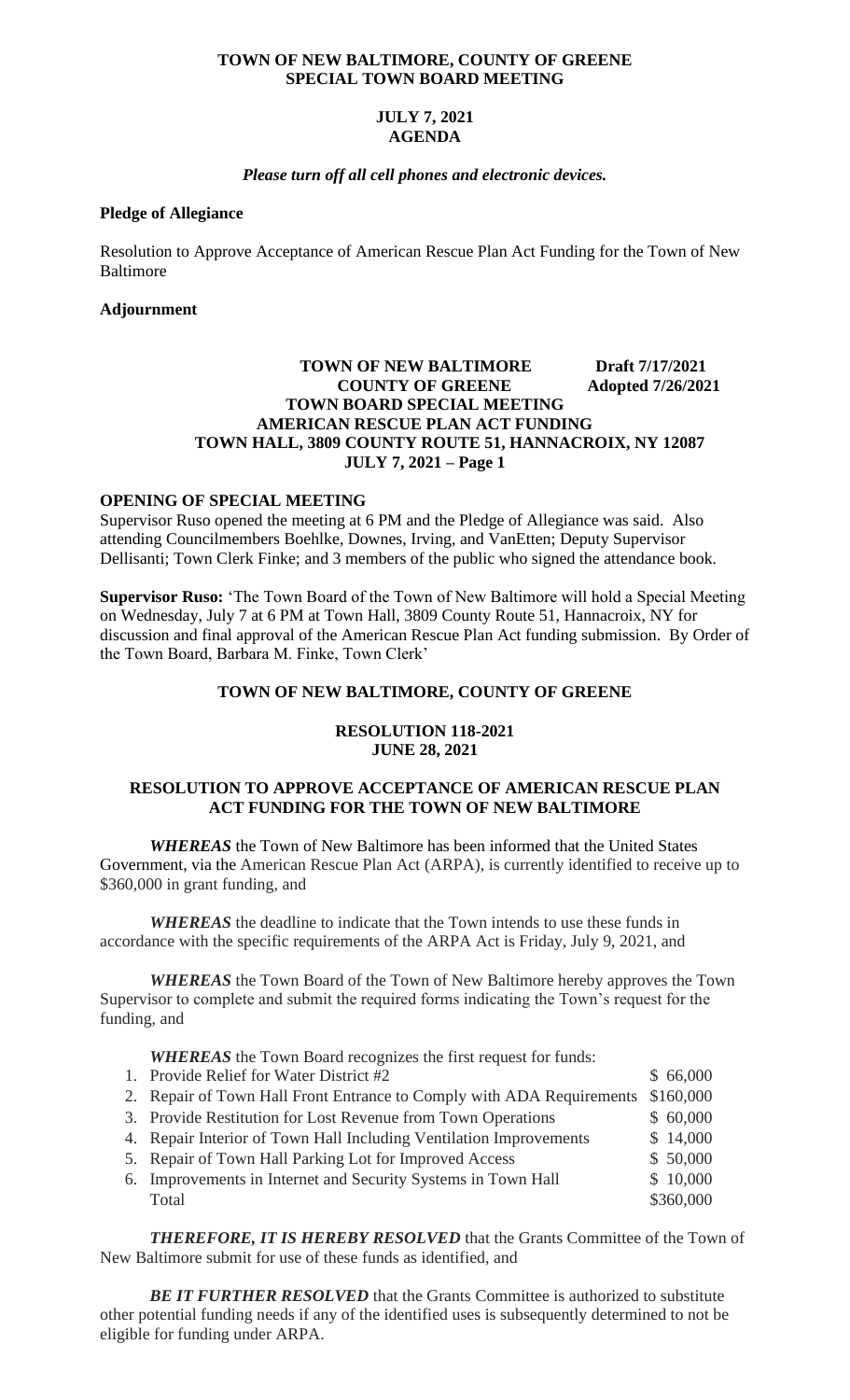Motion by Supervisor Ruso seconded by Councilmember VanEtten

**Supervisor Ruso**: The requirements under the Act are not well-described. I've had discussions with the Association of Towns, other Town Supervisors, with our Engineers this is good, this item is not, and it's in conflict with each person I speak with. They're not consistent. And the rules are that they need to have some bearing on covid, things that happened based upon the covid epidemic. So \$66,000 for the Water District, that happened during covid. It was not something that was previously dreamt up. It wasn't something that was a problem years gone by. It cost the users in that District \$330,000. Well, they haven't paid it yet, but it was bonded for. Let's go ahead and talk about Water District #2 first.

**Councilmember Boehlke**: Can we back up to the requirements for the ARPA Act? So our County Legislator was here right and at the close he mentioned that it would probably be a good idea for us to contact the US Treasury Department right about some of these guidelines because we may not be getting the correct guidelines from the Congressional office here.

**Councilmember VanEtten**: On the grant application there was a link.

**Councilmember Boehlke**: So this was under the Grants Committee so was that pursued?

**Councilmember VanEtten**: There was a link.

,

**Supervisor Ruso**: We used the link on the website and again even those descriptions are nebulous. So the point of the very last line here is if item 1 or 4 is subsequently denied…

**Councilmember Boehlke**: That's why we have the last resolution.

**Supervisor Ruso**: We can say 'okay, how about this instead' because we want to use all \$360,000.

**Councilmember VanEtten**: And we do have backups if these don't work. We're hoping.

**Supervisor Ruso**: That's why you're giving us the authority to say 'okay, let's pull out something out of the…'

**Councilmember Boehlke**: I was just wondering if the Treasury avenue was pursued that's all.

**Supervisor Ruso**: Yes, it has been and Congressman Delgado's office has been, I've spoken with them three or four times and they say 'yes,' the Engineer says 'no,' the list goes on. And, of course, it's all about how you frame it.

**Councilmember Downes**: But doesn't the State give us the money? Isn't that where we're running into the problem is the State? It came down from Congress, but then the State has authority over the Towns. It's not like the County can press a button to say 'I want the money.' The State has the right to say 'no, this doesn't fit.'

**Supervisor Ruso**: The County gets the money direct, you're 100 percent right, from the federal government. The federal government decided to send the money to the State who will send it to the Towns and so we have to submit to the State, the State will review it and it gets sent up to the feds. The State is like the broker in between.

**Councilmember Downes**: Right, but the state can say 'no.'

**Supervisor Ruso**: You're absolutely right. I have to submit this…

Councilmember Irving: By July 9<sup>th</sup>.

**Supervisor Ruso**: Yes, Friday.

**Councilmember Irving**: Well, it's submitted, but then if it's…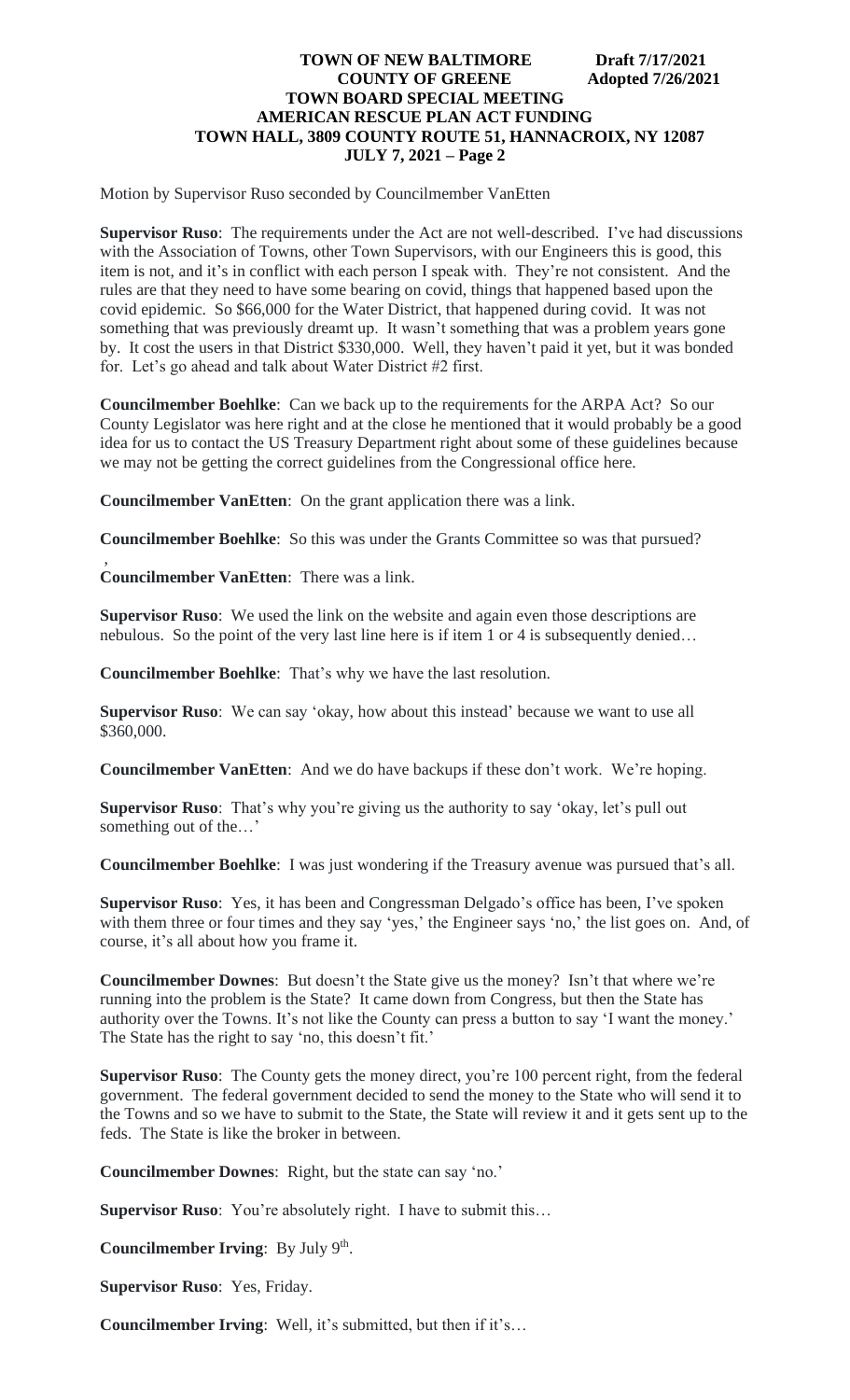**Supervisor Ruso**: It's not submitted yet; I can't do it until I get approval.

**Councilmember VanEtten**: But once we submit it, then it's in.

**Councilmember Downes**: Right, then it goes to the State and the State says 'yes' or 'no' on this, this, and this, and then they send it up.

**Councilmember Irving**: How does that work afterwards if it's not accepted and we have to…?

**Supervisor Ruso**: We will find out.

**Councilmember Boehlke**: New bill, it's all confusion.

**Supervisor Ruso**: Yeah, we will have a timeframe by which we can resubmit for different funds.

**Councilmember Boehlke**: So, Jeffry, going to the Water District then, so the last conversation we had at the last meeting it sounded like that was off the table because the bill was paid already so what's changed there?

**Supervisor Ruso**: Well, what changed there, first off exiting debt is not eligible. However, this was debt that incurred during the pandemic and some of the costs were increased based upon the pandemic and some of the mitigation factors. So we do see a window for some of the funds to be eligible.

**Councilmember Boehlke**: How did you find out about that?

**Supervisor Ruso**: I called the Congressman's office, of course, again.

**Councilmember Boehlke**: Good for you.

**Supervisor Ruso**: They promise a lot, the politicians promise a lot.

**Councilmember Downes**: Because when Delgado was here he point blank said that the counties are just a push button. He said that he had no idea of how the states were gonna hold it because they were sending it to the states and the states were gonna give it to the towns. So he had no jurisdiction over that. That came from Cuomo's office. So I guess my question on 1. is can we use the fact that we lost so much funding, tax revenue as part of the problem for Water District 2. Can we use that as a backup?

**Supervisor Ruso**: We have restitution for lost revenue as the third identified.

**Councilmember Downes**: Right, but I'm saying can we use that as like a backup to say to them 'we had Water District 2, due to the loss of the folks that live in District 2, their income, this type of thing has put a burden on them due to covid, but they were out of work.'

**Councilmember VanEtten**: And it had to be fixed immediately. I think we need to go with the emergency. We do plan on doing that.

**Supervisor Ruso**: That's how we're going to be doing this with every line item. We're gonna say 'because of covid.'

**Councilmember Downes**: But I'm just trying to give you some other ideas that maybe you didn't think of to put in as backup.

**Councilmember Boehlke:** So then we're at the repair for the front entrance.

**Supervisor Ruso**: First off, we have met with people, I met with some people last year about the repairs to the front of the building. We all know that the ramp has deteriorated almost to the point where it can be patched but it's not gonna last long. Nevertheless, it has to be replaced.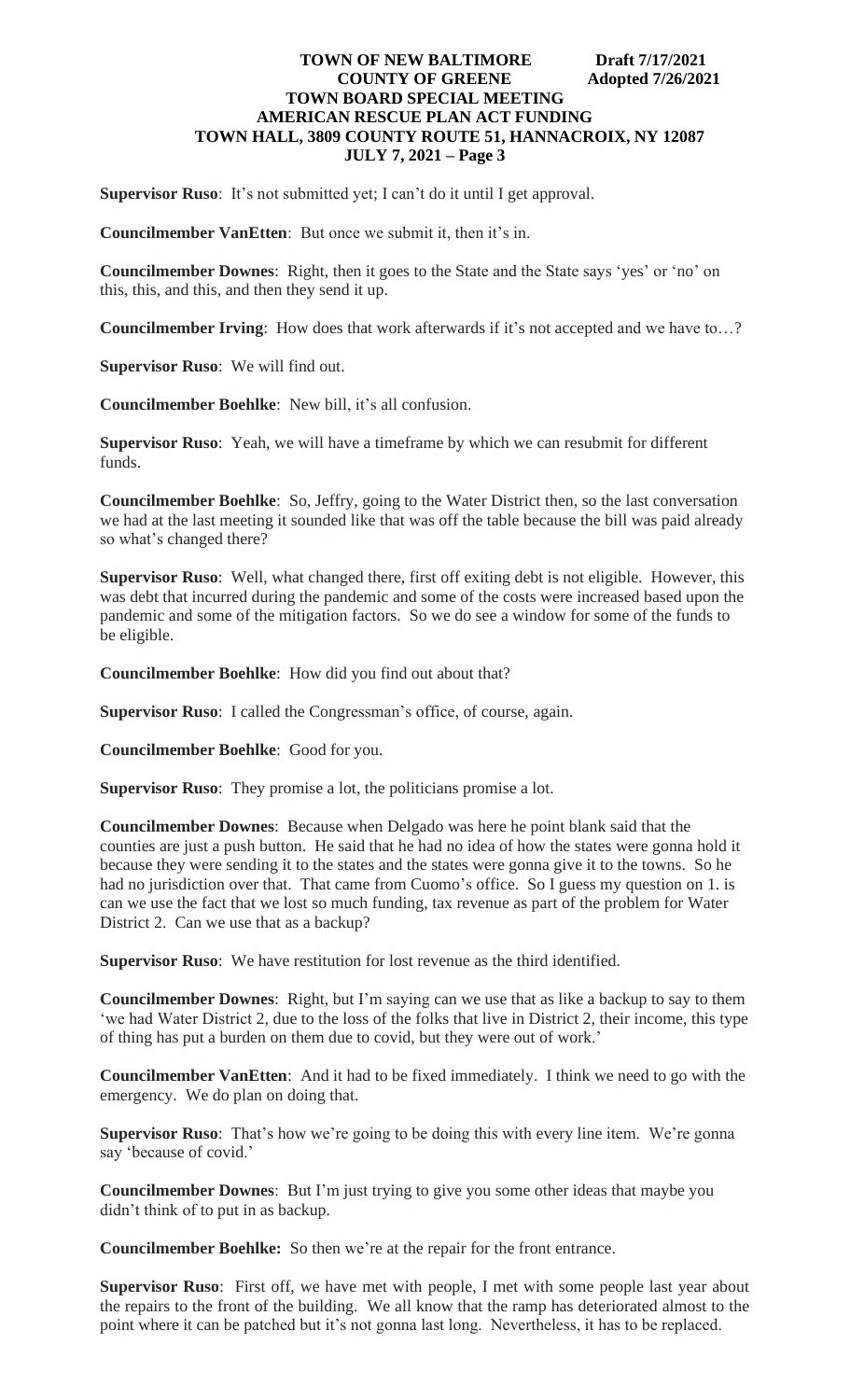Repair, you can use the old ADA codes which is one foot rise for every eight foot out. The new code is twelve feet out for every one foot rise. And so that cannot be replaced as it currently stands. So it has to be all completely reconfigured and we have to find a way to do that. Notwithstanding the fact that there are other issues with the stairway such as the one out front here which has a severe crack and needs to be replaced, the one at the front door here, and other factors that have to do with the front so we're looking at a whole new ramp design, brick or stone, poured cement and it's not gonna last 20 years, it's gonna last forever. In fact the discussions with the Engineer were that the ramp was gonna come in this door over here by the men's room if you know where that is and that would be the entrance for those who are handicapped, the front would have a whole different set-up than it has right now and, of course, our front here would work. But the handicapped access is important. Some of the funds are indicated. This one perhaps will stand well on it's own because if it improves access for the public it will get better consideration.

**Councilmember VanEtten**: And they talk about safety, too.

**Supervisor Ruso**: Yes, safety issues as well.

**Councilmember Boehlke**: Which is a good idea why it's on the side of the building, too.

**Supervisor Ruso**: Right, improved access, improve safety and it has to get done anyway. We were going to have to do it anyway before long and we're not just gonna get some, it's not gonna be hokey repair work. It's gonna be done the right way.

**Ellie Alfeld**: Why can't they claim you should apply for that under this American Disability Act funding?

**Supervisor Ruso**: That's gonna be in here. Yes, that part is gonna be in there. The ADA requirements, yes.

**Councilmember VanEtten**: It says specifically in the grant safety and access.

**Supervisor Ruso**: Everybody's idea is very good. Prepare restitution for lost revenues from Town operations. They only asked for lost revenue and we lost revenue of \$60,000. Now we didn't lose tax revenue, we got all that, but Court system fines and so forth dropped dramatically. Permits, no one was allowed to build anything, no construction people were allowed to do anything.

**Ellie Alfeld**: You couldn't even have the office open.

**Supervisor Ruso**: Dog permits, the list goes on the various lost revenue which was calculated at \$60,000. That one will stand on it's own rather well, too. Repair of Interior of Town Hall Including Ventilation. Well, ventilation is actually part of the covid funding to improve, again you can say safety, but ventilation is going to be part of it all as well as other parts that are necessary. In fact conversations were that even the current carpeting which is 25 years old is not good and healthy for breathing in.

**Councilmember Downes**: How do you sanitize that? Do you know what I mean?

**Councilmember VanEtten**: You don't. I've never understood carpeting in public buildings personally.

**Supervisor Ruso**: Well, some of it has to do with the fabrics you use**.** You can stick with carpeting, but you have to have a certain type of microfibers they're called. So that was identified as \$14,000.

**Councilmember Boehlke**: So were we looking on any specific systems or anything yet just in general?

**Councilmember Irving**: We're possibly looking into steam cleaning all the duct work.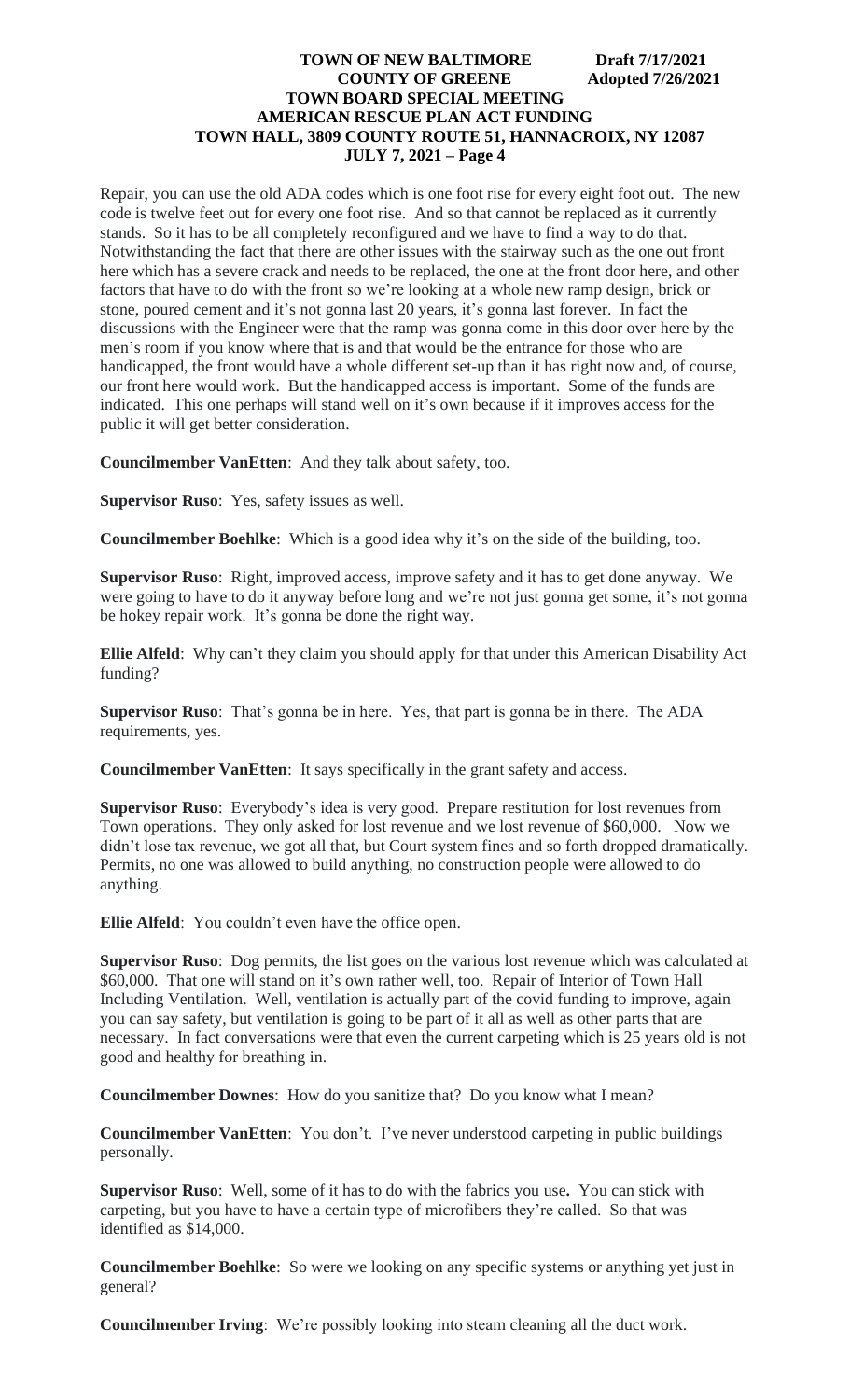**Supervisor Ruso**: That's part of it and it has to have a new evaluation and they are, I'm using a medical term, they're somewhat occluded would be what we would say in health care which is when your arteries are clogged. That's not the right terminology for...

**Councilmember Boehlke**: So I assume we're looking at a HEPA-type filtration system.

**Supervisor Ruso**: To what extent is necessary. Unfortunately, we don't have an extensive system, the building's not that big, so you might not need that. Nevertheless, there's also cleaning up the place and other factors.

**Supervisor Ruso**: Repair of Town Hall Parking Lot, that kind of goes along with the front entrance. I know that the Highway people have taken some excess asphalt and laid it out. We have much more accessible parking lot than we've had even five years ago. However, we also know that it's like patchwork and it's half this and half that. And so we've gotten an estimate that comes in around \$50,000.

**Councilmember Boehlke**: So this is for asphalt.

**Supervisor Ruso**: Paving in place.

**Deputy Supervisor Dellisanti**: That also goes under Health and Safety.

**Supervisor Ruso**: It does and access, both are true. I remember some years ago watching a fellow in a walker coming across the stone parking lot. He did it, but it wasn't ideal. Improvements in Internet and Security Systems in Town Hall which also is part of the To Improve Access. I know that broadband has been a conversation that is really specifically earmarked, however, the County is going to and they were talking about the last mile we heard the Legislator Linger when he came here last week. But we do have access problems here including telephone service and of the like so that's going to part of the grant. That looks like that would be fine. We do need some upgrades in the internet server not the individual desktops. Most of those has been caught up with, but the servers themselves are in need of upgrade and security systems.

**Ellie Alfeld**: Have you heard of the survey that the County is going to be putting out as far as accessibility? They're sending out surveys. If you own a business and you also have your home on a different unit, you have to fill out one survey for each thing. If you do not return your survey, they will contact you by phone from what I've been told. They want to really get this thing so that it's available throughout the whole County.

**Supervisor Ruso**: A great illustration that we have of some of this has to do with safety issues and some of it's more County, but we all know that in various patches and places you're cell phone doesn't work. In fact, mine doesn't work in this building.

**Ellie Alfeld**: That's been standard hasn't it, Barb.

**Supervisor Ruso**: This is part of it, that's more on the County side. But within the building we have to fix things and we need a security system, an improved security system. We've had one for awhile, we need cameras. I need to have cameras around the outside and in here.

**Councilmember Boehlke**: So, Jeff, these are like very rounded figures. I'm assuming that this stuff goes out for bid and maybe whatever grant money we have left can be used on other.

**Supervisor Ruso**: Or it can be pushed into another category meaning 'okay, this one came in under, we can add a little bit to let's say the Water District, give them additional relief.' Those are various options.

**Councilmember Boehlke**: So should we add that to the **'***BE IT FURTHER RESOLVED***,"**

**Supervisor Ruso**: It's already there to substitute it gives us a little wiggle room, that last statement. I know it doesn't spell it out the way you said it.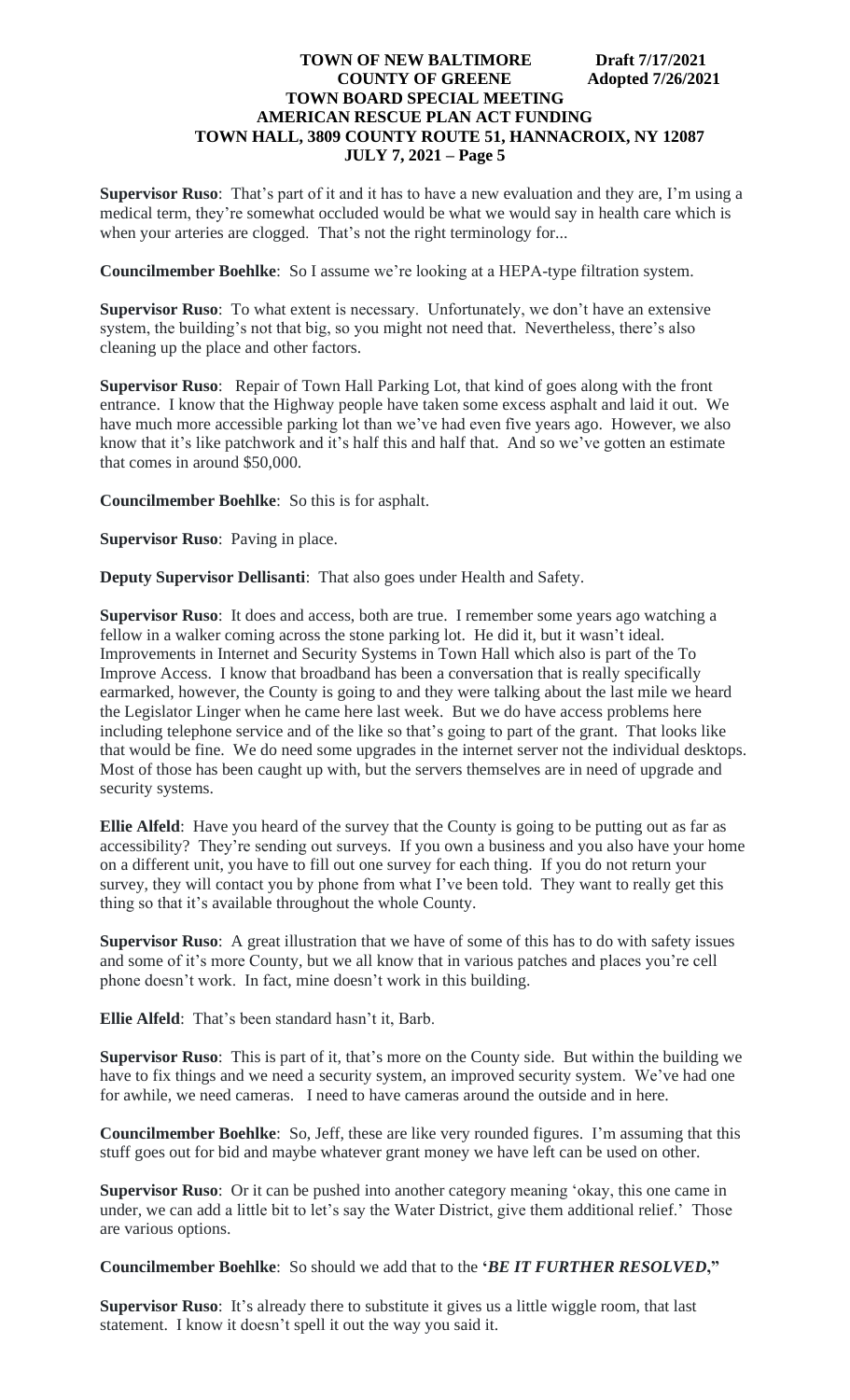**Councilmember Boehlke**: Yes, because it says 'determined not to be eligible.'

**Supervisor Ruso**: Well, I fully expect some things will be rejected so we're gonna be making adjustments certainly.

**Councilmember Boehlke**: As long as the wording will cover you.

**Supervisor Ruso**: I think it will. That's the topic at hand. The application that I have to have by Friday is not specific to these line items. It is merely, well, there's more to it than that, but the gist of it is that I have to submit by Friday that we intend to apply. We have two choices. Once we say 'yes' we intend to ask for this money or we can say 'no' we have no intentions of asking for this money. Well, the Town of New Baltimore intends to ask for the money. It's a subsequent filing what we're going to do them for and I need to certify that this is related to the dictates of the law and fits under the category. And I've heard lots of stories from lots of towns and I'll reflect that pretty much anything seems to fit it seems. The Town of Athens is buying a new plow truck. Why? How does that fit under covid? I scratched my head, but then they came up with a plan that says 'because they wanted to buy one last year and they couldn't, this year they can.' Just to talk about 3. for a moment.

**Councilmember Boehlke**: Because of loss of revenue basically they're trying to use it?

**Supervisor Ruso**: I don't know how that really works and I'm gonna tell you about 3. All it ask for or suggests that loss of revenue is a valid reason. Except there's one thing they forgot. With the loss of revenue and the way things were last year, costs went down. We ended up with a surplus even though we lost revenue, costs went down. They didn't ask us about the total effect on our budget; they just wanted to know if we had a revenue loss. So we're gonna put it in.

**Councilmember Boehlke**: Define revenue under their terms.

**Supervisor Ruso**: Revenue is clear in what we decided. That was the Courts and the permits and of the like.

**Councilmember Downes**: But the other thing is if we had that revenue last year even though everything went down and we were shut down and all that other, this year and the price of everything is going up.

**Ellie Alfeld**: Where did Athens want to go that they were gonna use for a plow truck last year and all of a sudden…?

**Supervisor Ruso**: Well that's on them.

**Councilmember Boehlke**: It's a request, it's not a grant.

**Supervisor Ruso**: So, there are a number of other caveats. I was assured by the Congressman that the State probably won't take a cut of our money. Is that a fair way to put it?

**Deputy Supervisor Dellisanti**: That's fairly accurate.

**Supervisor Ruso**: We were assured that they probably won't, but what if they take a cut of the \$360,000. Obviously that dollar figure is going to be amended. I don't have 100 percent confidence that the State won't say 'wait a minute, processing fee' or whatever they call it.

**Councilmember Downes**: Because they didn't get enough money this year from the feds.

**Supervisor Ruso:** I'll take the Congressman in his latest statement.

**Councilmember Boehlke**: Well, I think we were \$62 billion in the hole before it even started.

**Ellie Alfeld**: My question to you is this, I know the deadline is the 9<sup>th,</sup> I know today is the  $7<sup>th</sup>$ . When did you first make aware of this thing coming on?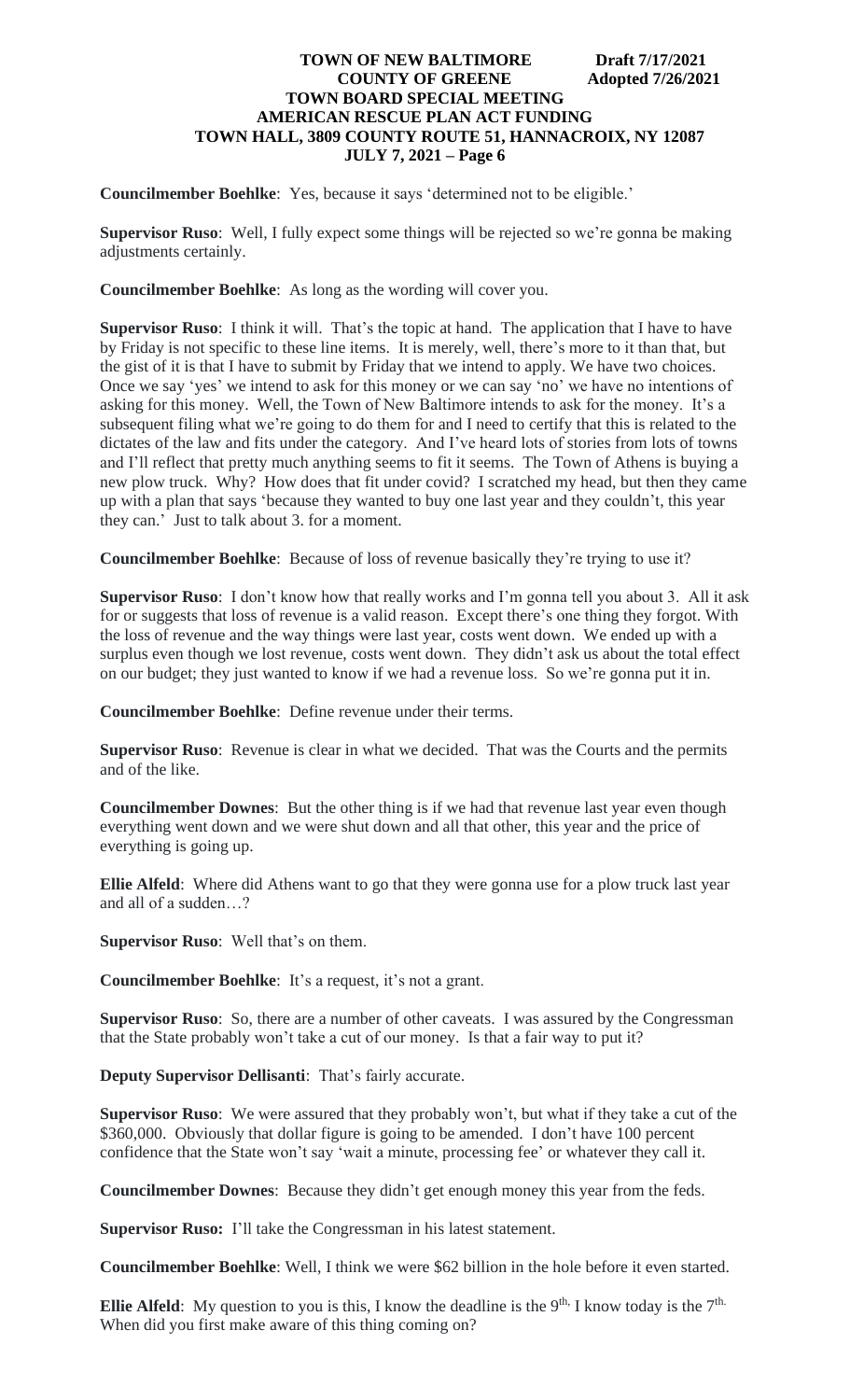**Supervisor Ruso**: About a month ago.

**Ellie Alfeld**: So you did have thirty days to go through all of this.

**Supervisor Ruso**: Right, but it only took me probably 42 phone calls to get some clarification so I'm at the point where regardless of these contrary clarifications, I've got to move forward or else we're SOL.

**Ellie Alfeld**: That's why I'm saying it's very difficult to live with a deadline when you don't have any time to start even to work with that deadline.

**Councilmember Boehlke**: And it's not just 42 phone calls, it's 42 phone calls (unable to understand).

**Supervisor Ruso**: To be fair, the Congressman came here I'm gonna say it was the tail end of April, but the guidelines had not been submitted.

**Deputy Supervisor Dellisanti**: June 15 the guidelines came out.

**Ellie Alfeld**: So you're talking June to July, a month.

**Supervisor Ruso**: So we have to fish or cut bait.

**Ellie Alfeld**: Who is on the Grants Committee?

**Supervisor Ruso**: Shelly VanEtten and Jeff Ruso. We have been for quite awhile.

**Ellie Alfeld**: I know but I wanted to find out if anybody has been added for this kind of thing.

**Supervisor Ruso**: We can't have other Board members.

**Town Clerk Finke:** You can only have two members or it's a meeting.

**Supervisor Ruso**: Otherwise you've got a quorum.

**Councilmember Downes**: So we've got \$360,000 out there. If we do not spend all \$360,000 does that get returned to the State or back to the Feds?

**Supervisor Ruso**: You know I don't know who it goes back to.

**Councilmember VanEtten**: We're spending all \$360,000.

**Supervisor Ruso**: I don't know who it goes, I expect it would go back to the original funder. That would be my expectations.

**Councilmember Downes**: All I'm saying is would that give the State a reason to disallow. If they disallow, they get and we only spend \$300,000 they get the \$60,000 back.

**Supervisor Ruso**: I don' think the State gets to keep it.

**Deputy Supervisor Dellisanti**: It's federal money. They have to justify it just as well as we do. They just can't keep it.

**Supervisor Ruso**: There is that section where it says \$60,000 to provide restitution for lost revenue. That's a reason for us to get some of that money. It's not an expenditure identified so whether it goes towards that or whatever other needs may arise, I can't say at this moment. I think we discussed the heck out of this. I think everybody in Town were they here would want us to go for all the money we can get, take care of some of these things that we would otherwise have to take care of.We have to take care of the front sooner or later.